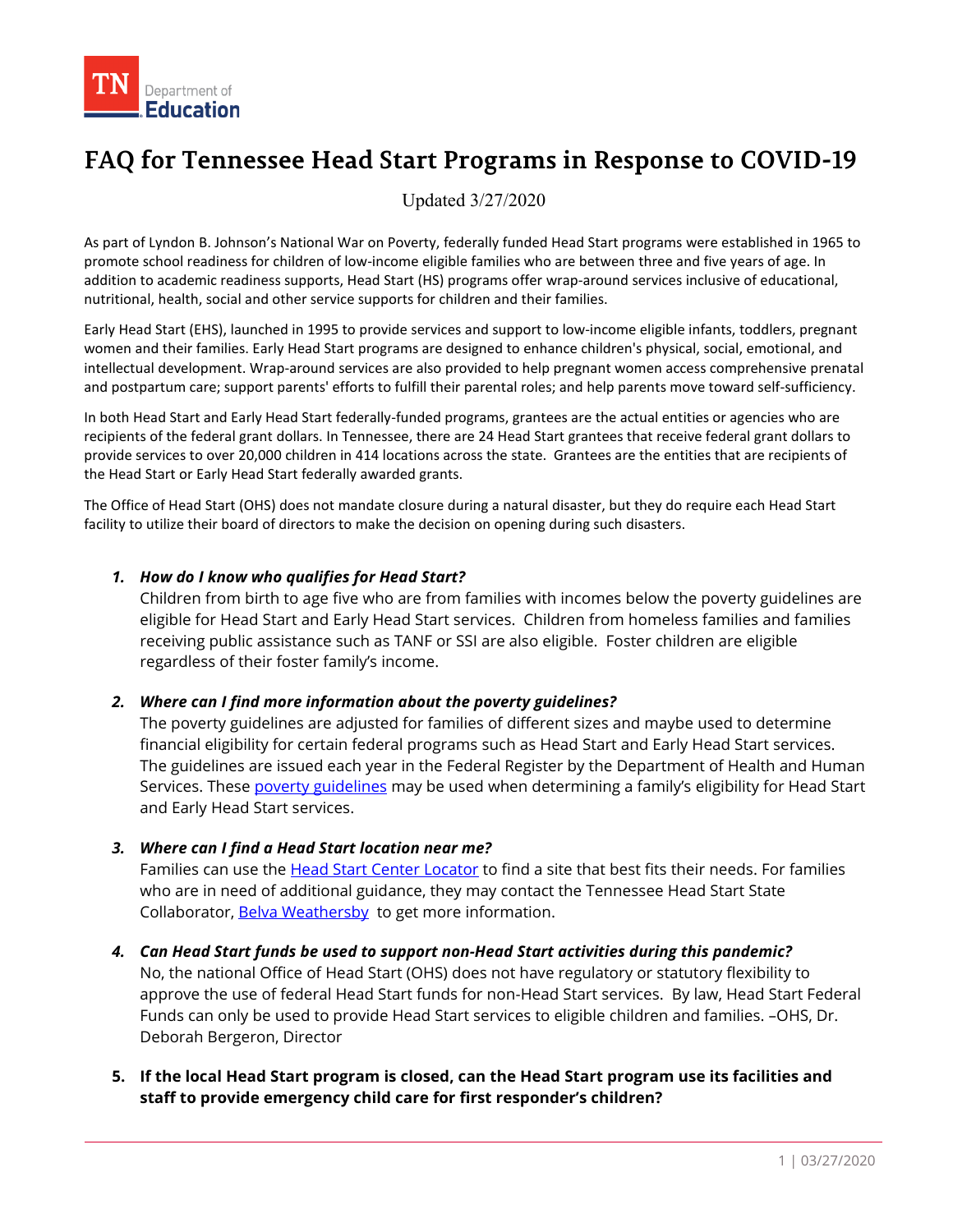If a grantee, the entity awarded the federal Head Start grant dollars, offers or directs Head Start staff to support emergency child care operations in its own facilities, Head Start dollars cannot be used for salaries or any other costs associated with the child care operation. Head Start staff may receive wages for hours worked in another child care program, but only if the work they do is outside of the time they are expected to be available to support ongoing services to Head Start children and families. For example, a Head Start teacher working a late afternoon or night shift in an emergency child care setting would be working outside of the normal time for Head Start services and, thus, would be able to pay from the child care organization for that time. –OHS, Dr. Deborah Bergeron, **Director** 

*6. If the local Head Start facilities are closed, can facilities be leased to another entity with their own emergency child care providers to care for first responder's children?*

Yes, Head Start facilities could be used for childcare in the circumstance described in the question. However, no Head Start funds could be used in these arrangements. If a grantee temporarily leases Head Start space to another entity to offer child care to first responders, there are legal, fiscal, and logistical implications. –OHS, Dr. Deborah Bergeron, Director

*7. What are some of the health and safety concerns of this request (stated above in question 6)?* 

While Head Start programs have provided support to communities through many natural disasters, such as hurricanes and floods, this situation is much different. Programs are not reacting in the aftermath of a disaster, but are trying to reduce the spread of a virus by limiting contact among people. That is the basis for schools and other community closures. We must all bear this distinction in mind as we work together to meet critical ongoing needs. We must also recognize that first responders, medical professionals and support staff, and certain other workers are vital to response, and many do need child care. Balancing these priorities is a critical challenge. While grantees may choose to lease their space, they may also assume some oversight of the operation. If the grantee is engaged in any way in the oversight of operation, they are obligated to report to the local authorities any incidents of maltreatment, lack of supervision, or child abuse. –OHS, Dr. Deborah Bergeron, Director

*8. If the local Head Start wants to open prior to the school system opening (April 24), what steps do they need to take to do so?*

The OHS does not mandate closure during a natural disaster, but they do require each Head Start facility to have a board of directors and program policies in place for such disasters. If the local Head Start wants to open prior to the school system opening, they must make the request to their regional program specialist which is subject to review by the Office of Head Start.

## *9. How can we feed Head Start children during program closure?*

The Child and Adult Care Food Program (CACFP) provides reimbursement opportunities for meals given to participants that meet the age and income requirement. For more information on how to sign your facility up for CACFP, please click on the link below:

[https://www.tn.gov/humanservices/children/dhs-nutrition-programs/child-and-adult-care-food](https://www.tn.gov/humanservices/children/dhs-nutrition-programs/child-and-adult-care-food-program.html)[program.html](https://www.tn.gov/humanservices/children/dhs-nutrition-programs/child-and-adult-care-food-program.html)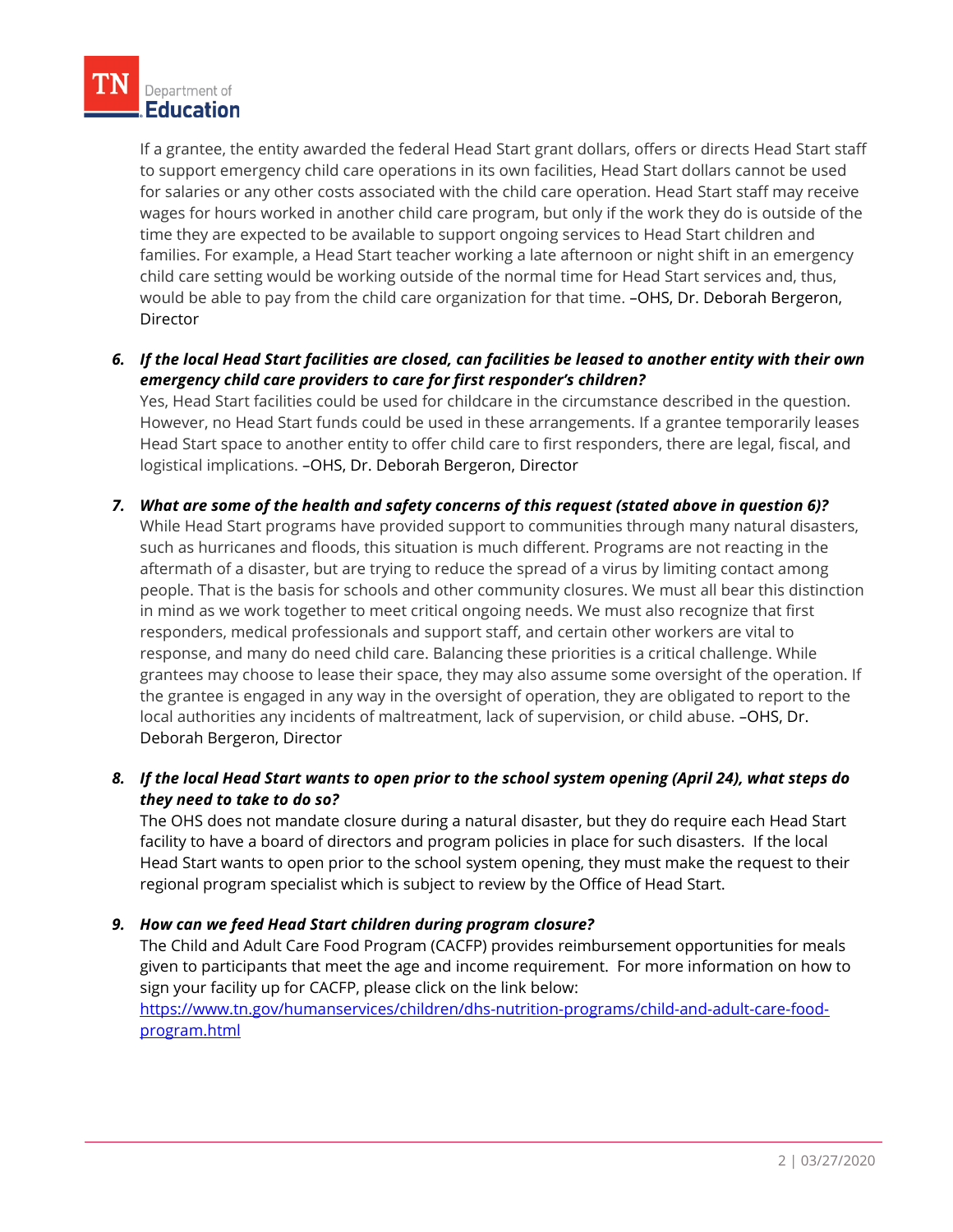School districts across Tennessee are providing meals for children birth-18 years of age. To find out if a school district near you is participating please check using the following link: <https://schoolmealfinder.hoonuit.com/>

# *10. When the local Head Start facility re-opens, will there be a grace period on licensing/certification requirements, specifically professional development?*

Head Start programs are either certified by the department of education (DOE) or licensed by the department of human services (DHS).

For DOE regulated Head Start programs, professional development (PD) requirements will be relaxed through May 30, 2020. If programs want to utilize this time to get ahead on PD hours for 2020-2021, this is approved by School-based Support Services.

For DHS regulated Head Start programs, you are encouraged to communicate need to your assigned program evaluator (PE).

#### *11. Do you have any resources that you suggest we share with parents who want to keep their child at home?*

Below are several resources for parents and others who care for young children to facilitate ongoing learning during the closure period.

[Department of Education COVID-19 information](https://www.tn.gov/education/health-and-safety/update-on-coronavirus.html)

[Department of Human Services COVID-19 information](https://www.tn.gov/humanservices/for-families/child-care-services.html)

# *12. What additional COVID-19 Resources can be found for children and families?*

National Child Traumatic Stress Network: [https://www.nctsn.org/sites/default/files/resources/factsheet/outbreak\\_factshe](https://www.nctsn.org/sites/default/files/resources/factsheet/outbreak_factsheet_1.pdf) [et\\_1.pdf](https://www.nctsn.org/sites/default/files/resources/factsheet/outbreak_factsheet_1.pdf)

NPR—Just for kids: A comic exploring the new coronavirus: [https://www.npr.org/sections/goatsandsoda/2020/02/28/809580453/just-for](https://www.npr.org/sections/goatsandsoda/2020/02/28/809580453/just-for-kids-a-comic-exploring-the-new-coronavirus)[kids-a-comic-exploring-the-new-coronavirus](https://www.npr.org/sections/goatsandsoda/2020/02/28/809580453/just-for-kids-a-comic-exploring-the-new-coronavirus)

National Association of School Psychologists: Talking to children about COVID-19 (available in multiple languages): [https://www.nasponline.org/resources](https://www.nasponline.org/resources-and-publications/resources-and-podcasts/school-climate-safety-and-crisis/health-crisis-resources/talking-to-children-about-covid-19-(coronavirus)-a-parent-resource)[and-publications/resources-and-podcasts/school-climate-safety-and](https://www.nasponline.org/resources-and-publications/resources-and-podcasts/school-climate-safety-and-crisis/health-crisis-resources/talking-to-children-about-covid-19-(coronavirus)-a-parent-resource)[crisis/health-crisis-resources/talking-to-children-about-covid-19-\(coronavirus\)](https://www.nasponline.org/resources-and-publications/resources-and-podcasts/school-climate-safety-and-crisis/health-crisis-resources/talking-to-children-about-covid-19-(coronavirus)-a-parent-resource) [a-parent-resource](https://www.nasponline.org/resources-and-publications/resources-and-podcasts/school-climate-safety-and-crisis/health-crisis-resources/talking-to-children-about-covid-19-(coronavirus)-a-parent-resource)

# **13. What additional resources can be found concerning standards and development of young children?**

National Association for the Education of Young Children:<https://www.naeyc.org/>